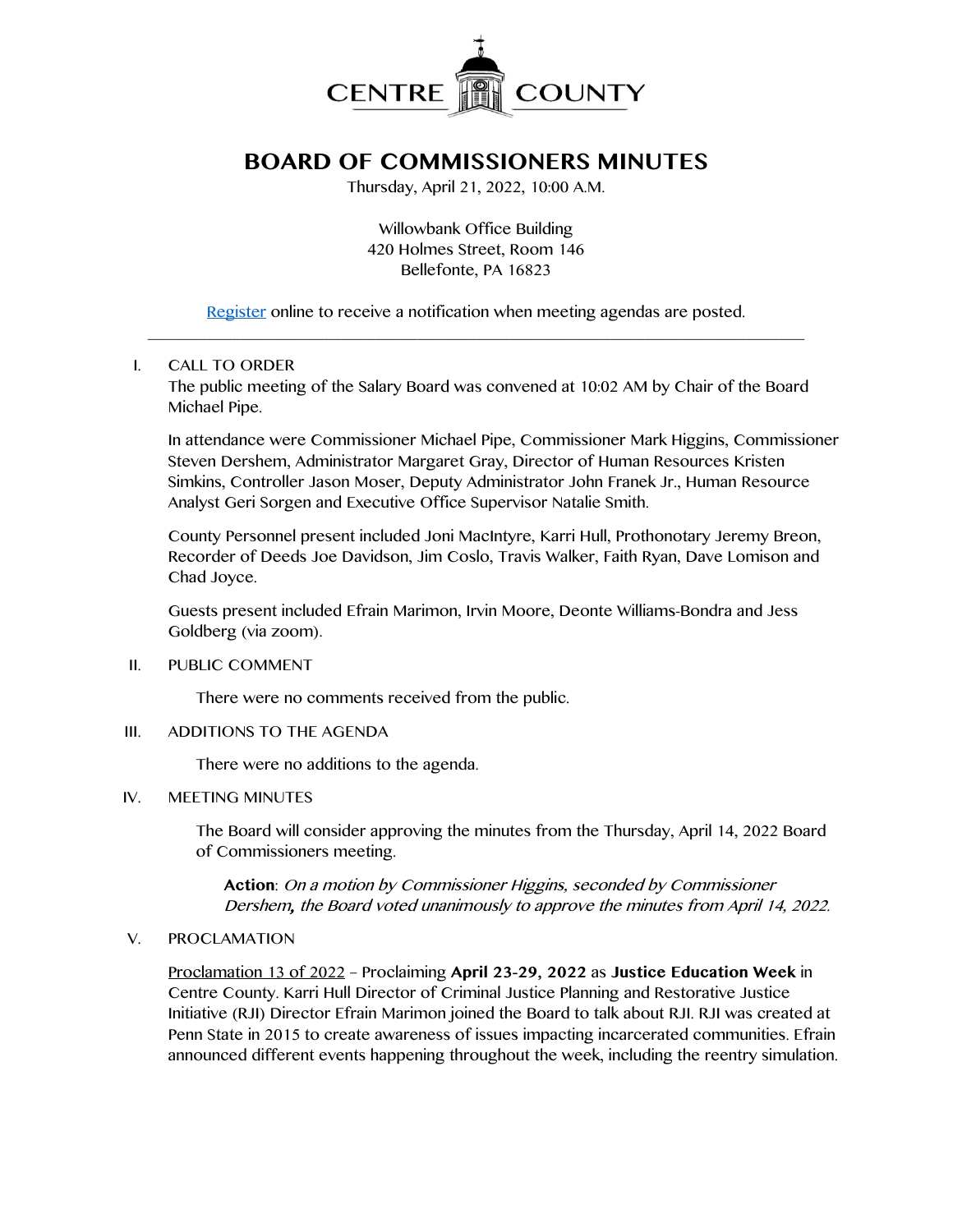**Action:** On a motion by Commissioner Higgins, seconded by Commissioner Dershem, the Board voted unanimously to adopt Proclamation 13 of 2022.

## VI. PERSONNEL ITEMS

#### A. Commissioners

Administrator Margaret Gray asked the Board to consider the following:

- i. The personnel requisition for full-time Executive Office Supervisor, Commissioners, (p.c. #07, exempt, replacing N. Smith), at SG-S54, effective retro to April 14, 2022, pay period 9 – Dept. 111.
- ii. The revisions to the job description for the position of Deputy County Administrator, Commissioners, S61, effective April 21, 2022, pay period 9 – Dept. 111.
- iii. The personnel requisition for full-time Deputy County Administrator, Commissioners, (p.c. #13, exempt, replacing J. Franek Jr.), at SG-S61, effective April 21, 2022, pay period 9 – Dept. 111.

**Action:** On a motion by Commissioner Higgins, seconded by Commissioner Dershem, the Board voted unanimously to approve the Commissioners items i-iii.

B. Conservation District – Jim Coslo asked the Board to consider the extension #3 for the leave of absence for Daina Beckstrand, Nutrient Management Technician 2, Conservation District, (p.c. #08), effective retro from April 20, 2022, pay period 9 to (estimated) May 31, 2022, pay period 12 – Dept. 822.

**Action:** On a motion by Commissioner Higgins, seconded by Commissioner Dershem, the Board voted unanimously to approve the leave of absence for Daina Beckstrand.

C. Correctional Facility – Personnel requisition for full-time Corrections Officer, Correctional Facility, (p.c. #80, non-exempt, replacing G. Krause), at SG-N10, effective retro to April 12, 2022, pay period 9 – Dept. 333.

**Action:** On a motion by Commissioner Higgins, seconded by Commissioner Dershem, the Board voted unanimously to approve the personnel requisition for the Correctional Facility.

D. Emergency Communications 911

Administrator Margaret Gray asked the Board to consider the following:

i. Personnel requisition for on-call/occasional 911 Dispatcher-Public Safety Telecommunicator, Emergency Communications 911, (p.c. #28, non-exempt, replacing K. Seeger), at SG-N09, effective retro to April 19, 2022, pay period 9 – Dept. 354.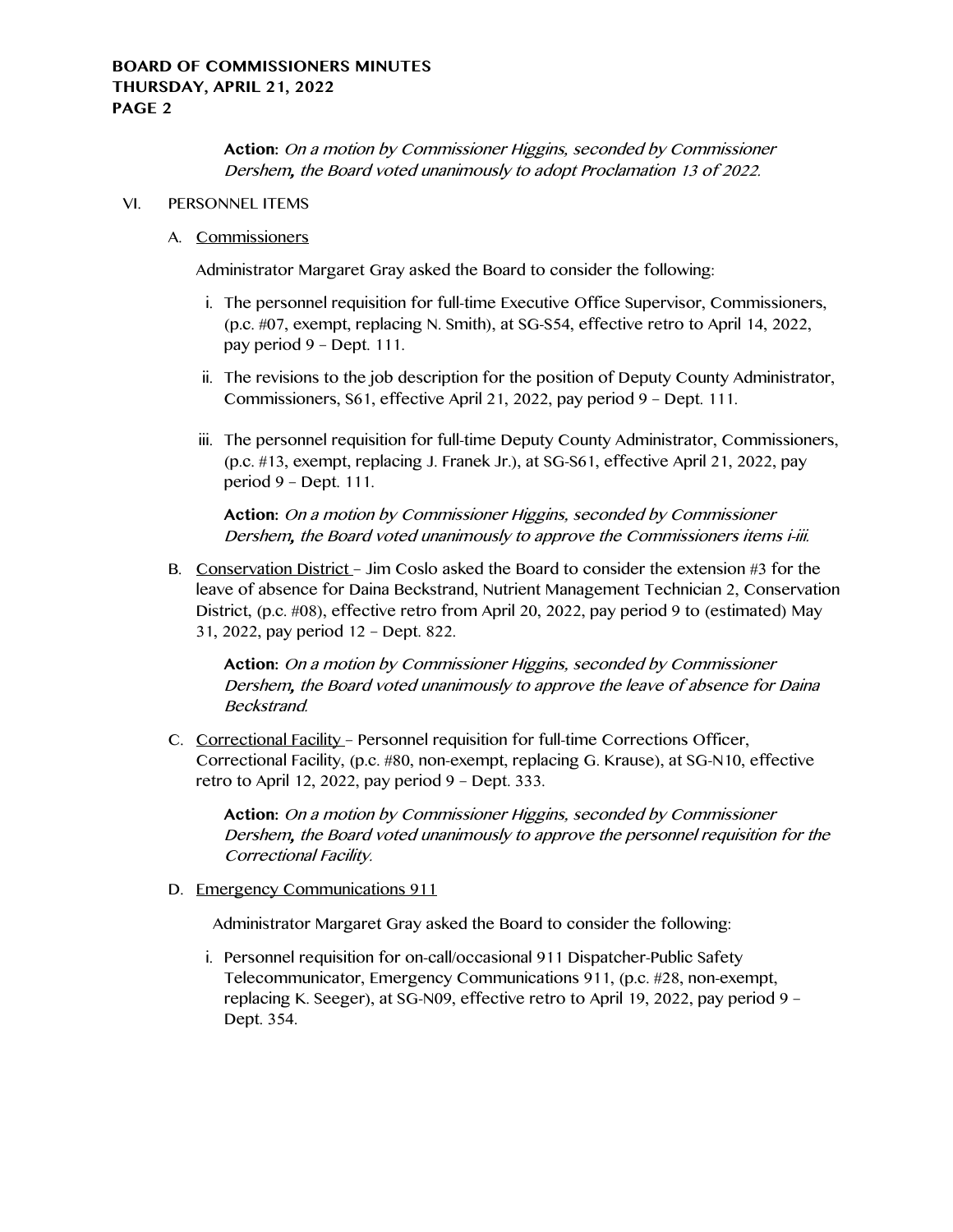- ii. Appointment for Abigail M. Dale, on-call/occasional 911 Dispatcher Public Safety Telecommunicator, Emergency Communications 911, (p.c. #28, non-exempt, replacing K. Seeger), at SG-N09E(05)--\$20.66/hour, effective April 26, 2022, pay period 10. Salary budget savings for 2022 \$2,746, annualized salary impact for 2023 \$472 - Dept. 354.
- iii. Appointment for Michaela R. Maynard, full-time 911 Dispatcher Public Safety Telecommunicator, Emergency Communications 911, (p.c. #09, non-exempt, replacing K. Burd), at SG-N09E(05)--\$20.66/hour, effective May 9, 2022, pay period 11. Salary budget impact for 2022 \$7,526, annualized salary impact for 2023 \$4,160 - Dept. 354.
- iv. Appointment for Michael A. Pletcher, full-time 911 Dispatcher Public Safety Telecommunicator, Emergency Communications 911, (p.c. #10, non-exempt, replacing C. McMonagle), at SG-N09E(05)--\$20.66/hour, effective May 9, 2022, pay period 11. Salary budget savings for 2022 \$12,368, annualized salary impact for 2023 \$4,160 - Dept. 354.

**Action:** On a motion by Commissioner Higgins, seconded by Commissioner Dershem, the Board voted unanimously to approve the Emergency Communications items i-iv.

- E. Human Services
	- i. MH/ID/EI/D&A The personnel requisition for full-time TASC Coordinator, MH/ID/EI/D&A, (p.c. #07, non-exempt, replacing P. Sheckler), at SG-N12, effective retro to April 18, 2022, pay period 9 – Dept. 562.

**Action:** On a motion by Commissioner Higgins, seconded by Commissioner Dershem, the Board voted unanimously to approve the personnel requisition for MH/ID/EI/D&A.

# VII. REPORT ON JUDICIAL PERSONNEL ITEMS

# VIII. REPORT ON ROW OFFICE PERSONNEL ITEMS

# **Prothonotary**

- i. Prothonotary Jeremy Breon has approved the personnel requisition for full-time Department Clerk 3 (75), Prothonotary, (p.c. #23, non-exempt, replacing L. Adams), at SG-N08, effective April 14, 2022, pay period 9 – Dept. 223.
- ii. Prothonotary Jeremy Breon has approved the personnel requisition for full-time Department Clerk 3 (75), Prothonotary, (p.c. #14, non-exempt, replacing K. Hauser), at SG-N08, effective April 19, 2022, pay period 9 – Dept. 223.